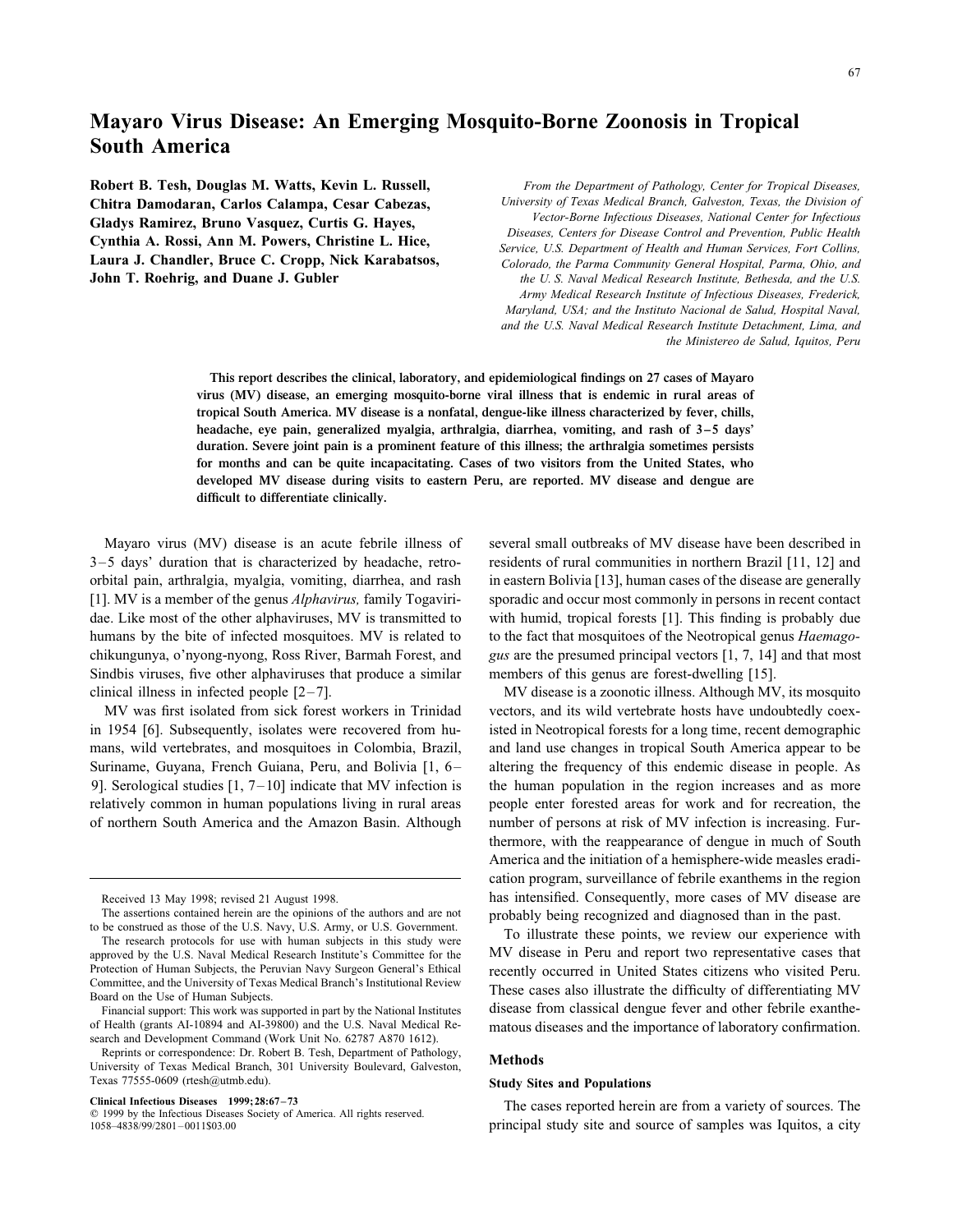zon Region of Peru in Loreto Department (figure 1). Twelve facilities elsewhere in Peru (figure 1). Blood samples from of the 27 patients with MV disease were seen in clinics or patients from Huanuco, Tocache, and Quillabamba were obhospitals in Iquitos. Since 1993, the staff of the U.S. Naval tained as part of epidemiological investigations of febrile illness Medical Research Unit Institute Detachment (Lima, Peru), the during outbreaks of jungle yellow fever that occurred in eastern University of Texas Medical Branch (Galveston, TX), and the Peru in 1995 and 1998. Blood samples from febrile patients in U.S. Army Medical Research Institute of Infectious Diseases Pucallpa, Yurimaguas, and Tumbes were obtained in 1995, (Frederick, MD) have been involved in epidemiological studies 1997, and 1998 during investigations of suspected dengue outon the etiology of acute febrile illnesses in civilians and military breaks. From these 14 cases, limited epidemiological informapersonnel in the Iquitos area, in collaboration with the Peruvian tion was available, and no convalescent-phase serum samples Ministries of Health and Defense. The study site in Iquitos and were obtained. However, MV was isolated from acute-phase the surveillance program have been described previously serum samples from each patient. All cases reported herein [16, 17]. occurred during a 3-year period from April 1995 to April 1998.

Briefly, a sample of persons attending local health facilities and schools in the Iquitos area who had symptoms of a nonspe-<br>cific febrile illness (temperature,  $>38^{\circ}C$ ) of  $\leq 5$  days' duration<br>Virus Isolation and Identification were selected for study. An acute-phase blood sample was Acute-phase serum samples were transported on dry ice to obtained, and all patients enrolled in the study completed an the U.S. Naval Medical Research Unit Institute Detachment's epidemiological questionnaire. Approximately 14 to 21 days laboratory in Lima, where they were stored in a low-temperalater, most of the patients were visited at home by a public ture  $(-70^{\circ}C)$  mechanical freezer until processed for virus isolahealth nurse, and a convalescent-phase blood sample was ob- tion. At the time of processing, serum samples were thawed tained. **and diluted 1:5 in minimum essential medium containing 2%** 

who became ill during her plane trip back to the United States.  $25$ -cm<sup>2</sup> flasks of Vero and/or mosquito (C6/36) cell cultures She subsequently visited a hospital in Ohio, where acute- and were each inoculated with  $200 \mu L$  of the diluted serum. Ten convalescent-phase serum samples were obtained and for- days after inoculation, or sooner if a viral cytopathic effect warded to the Division of Vector-Borne Infectious Diseases was observed, cells were scraped from the flask and placed Laboratory, Centers for Disease Control and Prevention (CDC; on 12-well glass spot-slides for examination by an indirect Fort Collins, CO), for diagnostic studies. fluorescent antibody technique (IFAT) [18] with use of the



number of cases detected at each geographic locality is given in parentheses. cell culture supernatant by precipitation with polyethylene glycol

with  $\sim$ 300,000 people that is located in the northeastern Ama- The 14 other patients with MV disease were seen at health

One additional patient from Iquitos was an American visitor heat-inactivated fetal bovine serum and antibiotics. Single following mouse immune reference reagents: *Flavivirus* genus–specific monoclonal antibody 4G2 [19]; dengue virus 1– and dengue virus 2–specific monoclonal antibodies 15F3 and 3H5, respectively [19]; yellow fever virus–specific monoclonal antibody 2D12 [20]; and polyclonal hyperimmune ascitic fluids specific to MV and Oropouche, eastern equine encephalitis, and Venezuelan equine encephalitis (VEE) viruses. Immune reagents were obtained from the University of Texas Medical Branch, CDC, or U.S. Army Medical Research Institute of Infectious Diseases reference collections.

> The immune ascitic fluids specific to eastern equine encephalitis virus, VEE virus, and MV were used in the IFAT at a 1:50 dilution. Preliminary studies indicated that MV could be differentiated from the other two alphaviruses by IFAT at this dilution. Six of the MV isolates, including isolates from patients 1 and 2 (see case reports), were confirmed by the plaque reduction neutralization test (PRNT) [21]. The isolate from patient 2 was also sequenced (see below).

### **Sequence Analysis**

The nucleotide sequence of the MV isolate from patient 2 was Figure 1. Map of Peru and adjacent countries that shows the ap-<br>proximate locality where Mayaro virus infections occurred. The<br>number of cases detected at each geographic locality is given in<br>alphaviruses. Virus was concen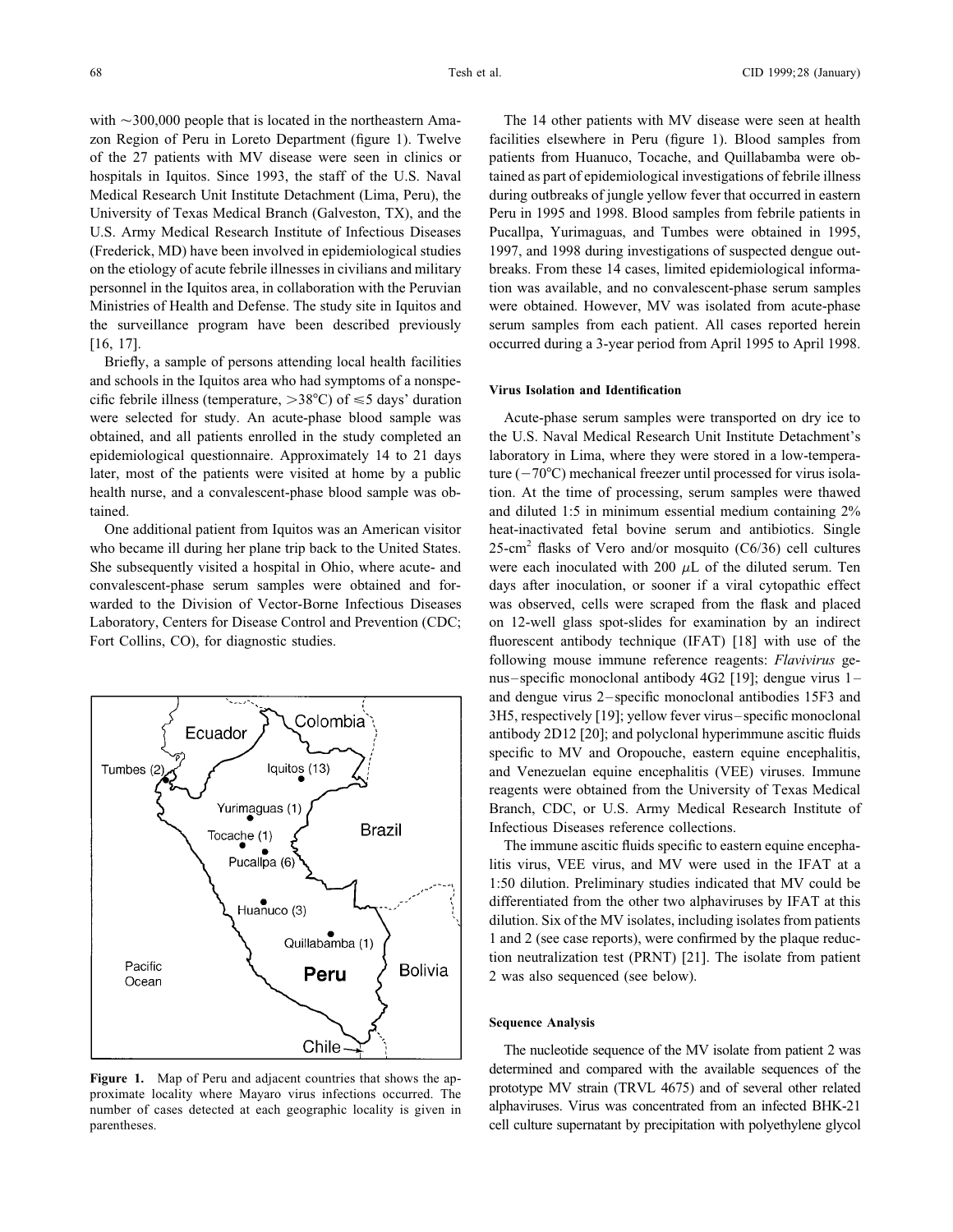and RNA extracted from the viral pellet with use of Trizol (Life had received yellow fever, hepatitis A and B, rabies, and ty-Techologies, Grand Island, NY) as previously described [22]. The phoid vaccines. During her visit, she had taken mefloquine as copy DNA was synthesized with use of a poly T oligonucleotide prophylaxis for malaria. primer  $(T_2, V\text{-}Mlu; 5'TTACGAATTCACGCGCT_2,V-3')$  de- Physical examination at the time of admission revealed a thin signed to anneal to the viral polyadenylation sequence. PCR am- female in some distress because of headache, but no other physical plification was performed with use of the  $T_{25}V$ -Mlu primer with abnormalities were found. Multiple insect bites were noted on a forward primer ( $\alpha$  10247A; 5'-TACCCNTTYATGTGGGG-3') the feet, lower legs, and thighs. Initial blood studies showed a to generate a fragment containing most of the E1 gene and the hemoglobin level of 13.4 g/dL, hematocrit of 38.2%, platelet complete 3 $\prime$  noncoding region as described previously [22]. The resulting PCR product was cloned into the PCR2.1 vector (In- 65% neutrophils and 4% band cells. Urinalysis was unremarkable, vitrogen, Carlsbad, CA) and was sequenced with use of the plas- as was a chest roentgenogram. Examination of a blood smear for mid-specific T7 promoter and m13 reverse primers (Gibco BRL, malaria and a serological test for *Salmonella* were both negative. Gaitnersburg, MD). The nucleotide sequence was aligned with A blood sample was obtained at the time of admission; a serum alphavirus sequences determined previously and obtained from sample was frozen and submitted to the CDC for diagnostic testing GenBank (Bethesda, MD) with use of the GAP and PILEUP for dengue. programs in the GCG package [23]. At the time of admission to the hospital, the patient was

(MACEIA) [24]. Reactive samples were subsequently retested

for neutralizing antibodies to MV and VEE, chikungunya, Ross 1). The patient had a complete recovery, although joint pain River, and Getah viruses by PRNT [21] at twofold dilutions and stiffness persisted for several months in her hands and from 1:10 to 1:640. The highest serum dilution at which  $\geq 80\%$  knees; effusions were also noted in her knees and joints of the plaque reduction occurred was considered the end point. hands.

dengue-like illness and isolation of MV. A presumptive diagnosis of MV disease was made if the patient had a compatible<br>clinical illness, no arbovirus was isolated, and titers of IgM<br>antibodies to MV and VEE virus were  $>1:400$  and  $<1:100$ ,<br>and  $< 1:100$ , respectively, in a single serum sample.

### **Case Reports**

A 48-year-old American female nurse, who had spent the previous 2 weeks working at a mission clinic in a rural community near Iquitos, developed fever, chills, frontal headache, and generalized myalgia during her plane flight home to the United<br>States in February 1996. These symptoms as well as weakness and joint pains (especially in the knees and ankles) continued for the next 2 days. On the third day of her illness, she was seen by a local physician and admitted to a hospital in Ohio<br>with a presumptive diagnosis of dengue fever because of con-<br>with a presumptive diagnosis of dengue fever because of con-<br>Reciprocal of highest serum dilution a tinued fever and dehydration. Before visiting Peru, the patient occurred (no antibody,  $\lt 1:10$ ).

, and leukocyte count of 3,200/mm<sup>3</sup>, with

given intravenous fluids for her dehydration and propoxyphene napsylate and acetaminophen tablets for pain. The following day, the patient was afebrile, and her headache and joint pains All acute- and convalescent-phase serum samples were had diminished; she was discharged at her request. On the screened initially at a dilution of 1:100 for IgM antibodies to sixth day after the onset of symptoms, a diffuse papular rash MV and VEE virus by using an IgM antibody capture ELISA developed on her arms, legs, and buttock MV and VEE virus by using an IgM antibody capture ELISA developed on her arms, legs, and buttocks. MV was subse-<br>MACEIA) [24] Reactive samples were subsequently retested quently isolated from the acute-phase serum specimen at serial dilutions of 1:200 through 1:102,400 to determine end ted to the CDC. MV-specific IgM as well as neutralizing antipoint titers. Several of the serum samples were also titrated by bodies were absent from the first serum sample, but both EIA for IgG antibodies to MV and VEE virus. antibodies were present in a second (convalescent-phase) serum Serum samples from patients 1 and 2 were also examined sample obtained 20 days after the onset of the illness (table

## **Case 2**

**Diagnostic Criteria A 29-year-old American female graduate student, who was** A 29-year-old American female graduate student, who was A confirmed case of MV disease was defined as an acute trapping small mammals in a forest reserve near Iquitos, devel-

| allificules to be alleaded views well $>$ 1.400 alle $\sim$ 1.100. |                                     |                                      |        |                                  |           |     |
|--------------------------------------------------------------------|-------------------------------------|--------------------------------------|--------|----------------------------------|-----------|-----|
| respectively, in a single serum sample.                            |                                     | Titer of antibody to indicated virus |        |                                  |           |     |
|                                                                    | Patient, date<br>specimen collected | VEE virus                            |        | MV CHIK virus RR virus GET virus |           |     |
| <b>Case Reports</b>                                                |                                     |                                      |        |                                  |           |     |
|                                                                    | Patient 1                           |                                      |        |                                  |           |     |
| Case 1                                                             | 13 February 1996                    | $<$ 10                               | <10    | NT                               | <b>NT</b> | NT  |
|                                                                    | 1 March 1996                        | $<$ 10                               | 80     | NT                               | NT        | NT  |
| A 48-year-old American female nurse, who had spent the             | Patient <sub>2</sub>                |                                      |        |                                  |           |     |
| previous 2 weeks working at a mission clinic in a rural commu-     | 6 February 1996                     | ${<}10*$                             | <10    | <10                              | $<$ 10    | <10 |
| nity near Iquitos, developed fever, chills, frontal headache, and  | 27 May 1997                         | 160                                  | $<$ 10 | <10                              | $<$ 10    | <10 |
| generalized myalgia during her plane flight home to the United     | 18 August 1997                      | 80                                   | $<$ 10 | <10                              | <10       | <10 |
|                                                                    | 26 August 1997                      | 640                                  | 40     | <10                              | $<$ 10    | <10 |
| States in February 1996. These symptoms as well as weakness        | 15 September 1997                   | $\geq 640$                           | 80     | $<$ 10                           | 10        | 10  |
| and joint pains (especially in the knees and ankles) continued     | 16 October 1997                     | $\geq 640$                           | 40     | <10                              | 10        | <10 |
| for the next 2 days. On the third day of her illness, she west     |                                     |                                      |        |                                  |           |     |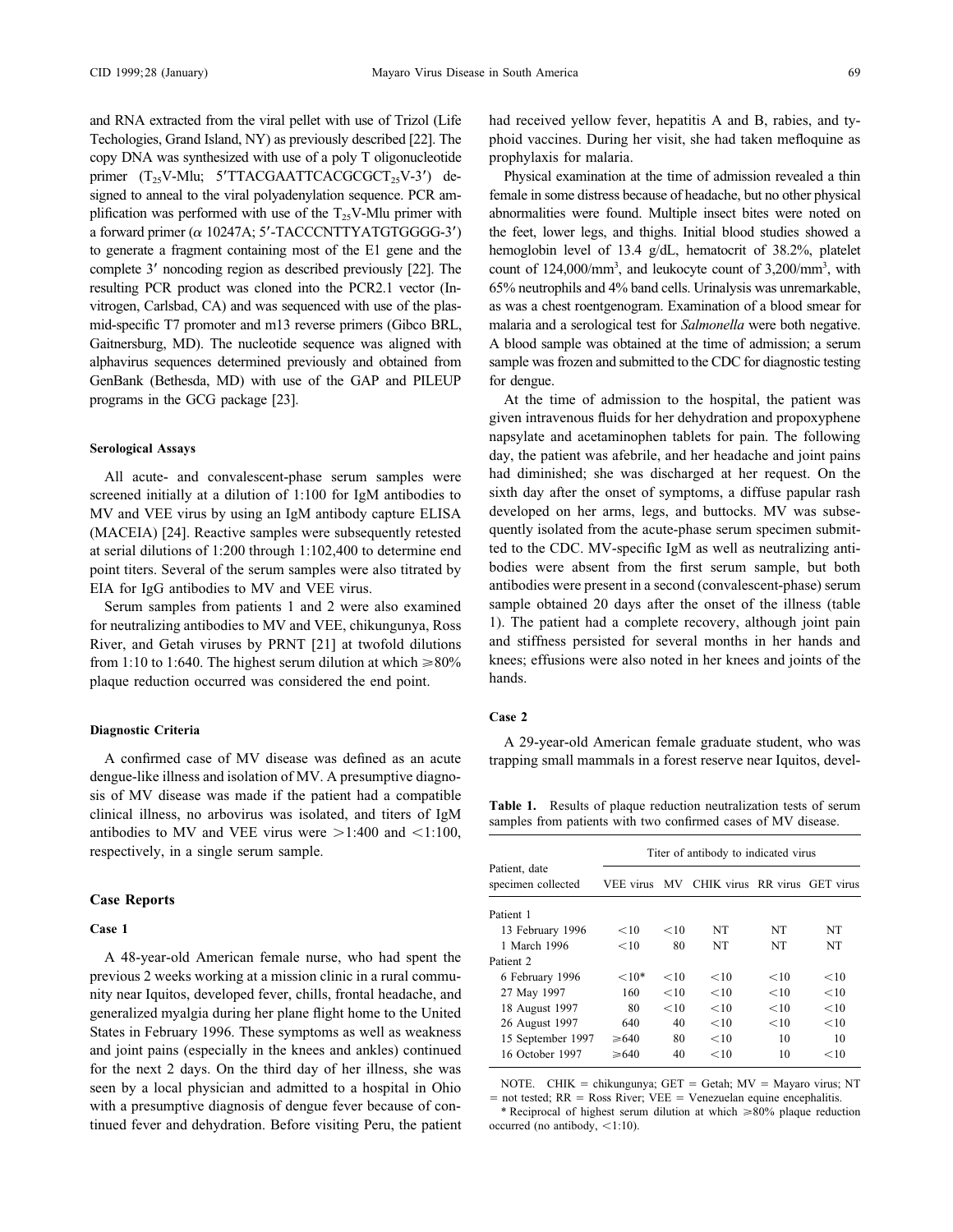rhea on 14 August 1997. These symptoms continued for the ples from 21 (77.8%) of these patients (confirmed cases); the next 2 days. The patient did not consult a physician and contin- remaining six cases (presumptive) were diagnosed by serology. ued her field work; however, she noted that it became increas- Of the 24 patients for whom demographic data were collected, ingly difficult to walk because of severe myalgia and arthralgia. 13 were females, and 11 were males. The ages of these patients On the fourth day of her illness she reported that she ''could ranged from 9 to 65 years (figure 2). Occupational information hardly move'' because of severe joint pains and spent the entire was available for 17 of the patients and was as follows: general day in bed. On the fifth day (18 August 1997), she felt better laborer, 4 patients; agricultural worker, 3; housekeeper, 5; stuand was visited by a public health nurse who noted a maculo- dent, 2; soldier, 1; biologist, 1; and missionary, 1. papular rash on her neck and arms, made a presumptive diagno- The cases of MV disease were sporadic (figure 3) and ocsis of dengue fever, and obtained a blood sample for diagnostic curred over a wide geographic area of the country (figure 1). studies. Twelve of the 27 cases were detected during prospective sur-

Naval Medical Research Unit Institute Detachment's laboratory maining 15 cases were detected fortuitously by the isolation in Lima. MV-specific IgM, IgG, and neutralizing antibodies of MV from serum samples from patients with suspected cases also were demonstrated in convalescent-phase serum samples of dengue or yellow fever that were submitted to our laboratory obtained at various intervals after her illness (tables 1 and 2). for confirmation. To our knowledge, this is the first report of The patient's symptoms gradually abated; she resumed work MV disease in Peru. However, MV isolations from people in on 23 August 1997, although stiffness, joint pains (wrists and other South American countries have been reported previously ankles), and fatigability persisted for about 2 months.  $[1, 6, 11-13]$  under similar circumstances; sporadic cases were

at the time of her illness in Peru. Before her departure from outbreaks. Collectively, these results and the relatively high the United States to Peru in June 1997, the patient had received prevalence of antibodies to MV that was observed among perhepatitis A and B, yellow fever, and VEE (TC-83 live-attenu- sons living in rural areas of tropical South America [1, 7, 9, ated) vaccines [25]. Several days after receiving the VEE vac- 10] suggest that MV disease is much more common than is cine in early May 1997, she had symptoms of low-grade fever, generally reported. ysis of a postvaccination blood sample obtained on 27 May the patients with MV disease who were included in our study

27 cases of MV disease in persons living or working in Peru

serum samples from a patient with MV disease (case 2). with MV disease in our study. As illustrated by cases 1 and

| Date serum collected                 |                   | Titers of antibody to indicated antigen |                |                 |  |  |  |  |
|--------------------------------------|-------------------|-----------------------------------------|----------------|-----------------|--|--|--|--|
|                                      |                   | VEE virus*                              | MV             |                 |  |  |  |  |
|                                      | IgM               | IgG                                     | IgM            | IgG             |  |  |  |  |
| 18 August 1997                       | $3,200^{\dagger}$ | 6,400                                   | ${}_{<100}$    | < 100           |  |  |  |  |
| 26 August 1997                       | 6,400             | $\geq 102,400$                          | 12,800         | 1,600           |  |  |  |  |
| 15 September 1997                    | 1,600             | 102,400                                 | 12,800         | 800             |  |  |  |  |
| 29 September 1997<br>16 October 1997 | 800<br>3,200      | 12,800<br>25,600                        | 3,200<br>3,200 | 3,200<br>12,800 |  |  |  |  |

oped fever, headache, generalized myalgia, weakness, and diar- were diagnosed. MV was isolated from acute-phase serum sam-

MV was subsequently isolated from that sample at the U.S. veillance of patients with febrile illness in Iquitos. The re-The patient was taking mefloquine as prophylaxis for malaria detected coincidentally during the investigation of other disease

chills, headache, and myalgia, which lasted 24–36 hours. Anal- The prevalence of presenting symptoms and signs in 22 of 1997 indicated that she had seroconverted; a titer of neutraliz- is shown in table 3. The symptomatology was similar to that ing antibody to VEE virus of 1:160 was detected in her serum reported in previous clinical descriptions of the disease [1, 6, at that time (table 1). The latter result was confirmed at the  $11, 12$ ]. The relatively low prevalence of rash (31.9%) in our U.S. Army Medical Research Institute of Infectious Diseases. series can probably be explained by the fact that most of the patients were seen in the early phase of their illness, while they **Results and Discussion Results and Discussion Results and Discussion associated with MV** disease usually appears about the fifth During the period from April 1995 to April 1998, a total of day of illness, at the time that the viremia ends and humoral cases of MV disease in persons living or working in Peru antibodies first appear. Patients 1 and 2 i observed over a longer period, and their rashes appeared on the sixth and fifth day of the illness, respectively.

Dengue was initially suspected in a number of the patients **Table 2.** Results of IgM and IgG antibody capture ELISA of serial 2, MV disease and classical dengue fever cannot be easily differentiated clinically. In addition, the hematologic studies in case 1 showed leukopenia and thrombocytopenia, findings which are also common in dengue virus infections [26]. This study illustrates the value and importance of laboratory confirmation in establishing a correct diagnosis. During the past 2 decades, dengue has reappeared in most cities and towns in tropical America, including the Amazon Basin [27]. Since most<br>of these communities lack virus diagnostic capabilities, dengue in patients with febrile exanthems, regardless of the etiology, is commonly diagnosed. This is a serious problem in the current NOTE. MV = Mayaro virus; VEE = Venezuelan equine encephalitis. dengue reporting system for the Americas. \* The patient had received VEE (TC-83) vaccine about 3 months before

MV infection.<br>MV infection. <sup>†</sup> Reciprocal of highest serum dilution at which a positive result occurred. in Vero and/or C6/36 cell cultures. Most of the samples were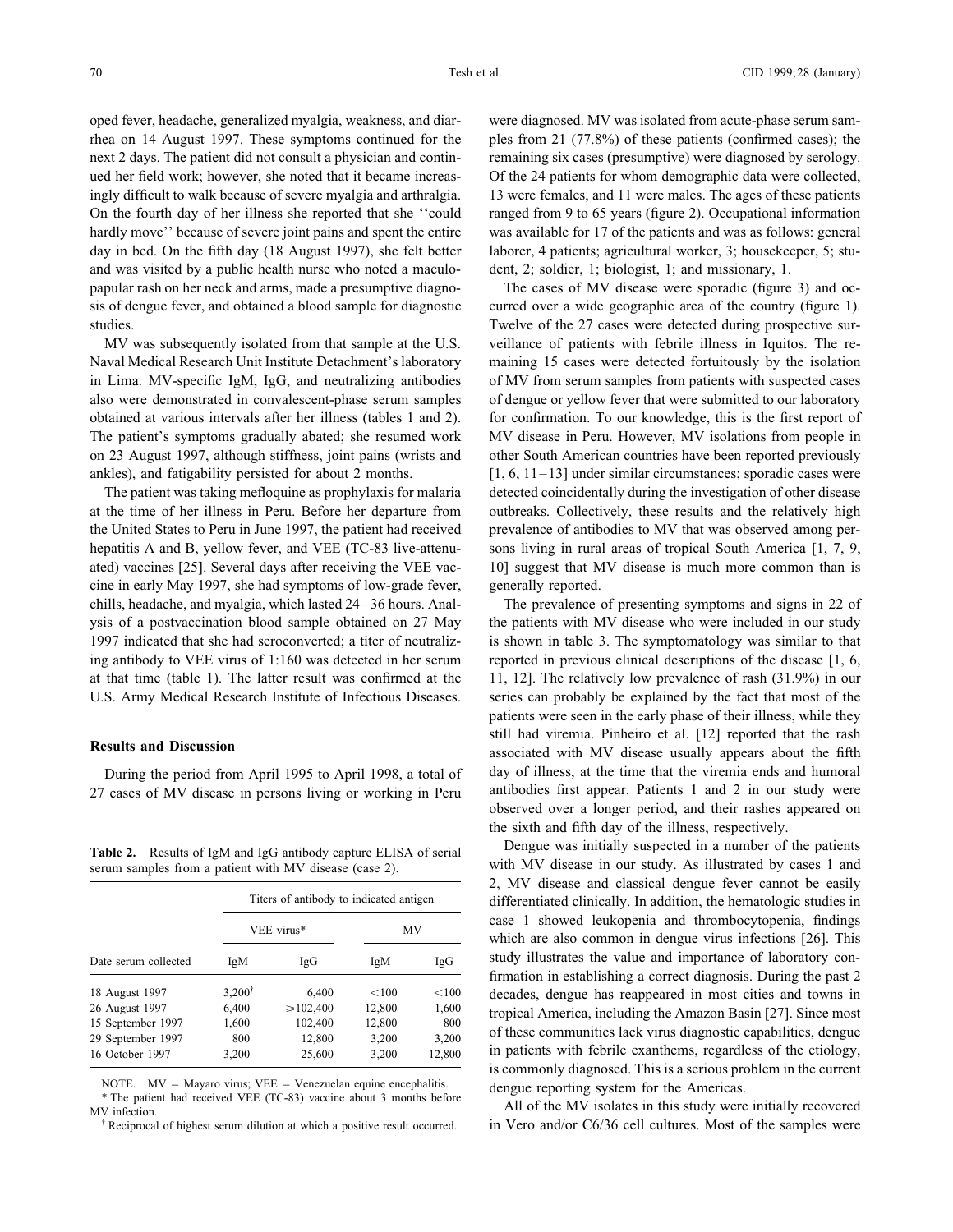

**Figure 2.** Dendrogram showing the age distribution for 23 patients with Mayaro virus disease in Peru.

inoculated only into mosquito cells. The number of infected prototype strain of MV (TRVL 4675), while the next closest serum samples inoculated into both cell lines was small; there- relatives, Bebaru virus (strain MM 2354) and Una virus (strain fore, it was not possible to accurately compare the relative BeAr13136), had only a 60%–66% nucleotide identity [7]. sensitivity of the two culture systems. MV produced a marked Results of serological studies of acute- and convalescentcytopathic effect in Vero cells, thus revealing viral infection. phase serum samples from patients 1 and 2 are shown in tables In contrast, infection in the mosquito cells was often inapparent, and 2. Patient 1 seroconverted, and the titer of neutralizing although occasionally syncytium formation was observed [28]. antibody to MV was 1:80 in a second serum sample taken 20

patients 1 and 2, were confirmed by PRNT. In addition, the IgM antibody capture ELISA of the same sample gave a posi-MV isolate from patient 2 (designated as IQT-4235) was se-<br>tive reaction up to a dilution of 1:1,600 (data not shown). quenced. The PCR product, encompassing the E1 gene and The serological results for patient 2 were more complicated the 3\* noncoding region, was analyzed by comparison of the because she previously had received live-attenuated VEE vacnucleotide sequence with those of other known alphaviruses. cine. In a serum sample obtained in February 1996, before Pairwise comparisons and phylogenetic analysis by using parsi- VEE vaccination and MV infection, there were no detectable mony showed that IQT-4235 was most closely related to vi- neutralizing antibodies to any of the five alphaviruses (MV and ruses within the antigenic complex of the Semliki Forest virus. VEE, chikungunya, Ross River, and Getah viruses) tested (table The isolate IQT-4235 had a 95% nucleotide identity with the 1). In a serum sample obtained on 27 May 1997, about 3 weeks



Black bars  $=$  cases from Iquitos; white bars  $=$  cases from six other localities. Gust 1997), localities and IgG antibodies to VEE virus were

**Table 3.** Prevalence of presenting symptoms and signs in 22 patients with Mayaro virus disease in Peru.

| Symptom or sign  | Prevalence (% of patients) |  |  |  |
|------------------|----------------------------|--|--|--|
| Fever            | 100                        |  |  |  |
| Headache         | 100                        |  |  |  |
| Myalgia          | 77.3                       |  |  |  |
| Eye pain         | 63.6                       |  |  |  |
| Chills           | 59.1                       |  |  |  |
| Arthralgia       | 50.0                       |  |  |  |
| Rash             | 31.9                       |  |  |  |
| Nausea           | 18.2                       |  |  |  |
| Cough            | 18.2                       |  |  |  |
| Sore throat      | 18.2                       |  |  |  |
| Vomiting         | 13.6                       |  |  |  |
| Abdominal pain   | 13.6                       |  |  |  |
| Nasal congestion | 9.0                        |  |  |  |
| Diarrhea         | 9.0                        |  |  |  |
| Photophobia      | 4.5                        |  |  |  |
| Bleeding gums    | 4.5                        |  |  |  |

Six of the MV isolates, including the strains recovered from days after the onset of her illness on 1 March 1996 (table 1).

after she had received VEE vaccine, the titer of neutralizing antibody to VEE virus was 1:160, but no antibodies to the other four viruses were detected (titer,  $\langle 1:10 \rangle$ ). Similar results of PRNT of a third serum sample obtained on 18 August 1997 were found; MV was isolated from this sample. Neutralizing antibodies to MV (titer, 1:40) were detected in a fourth serum sample obtained on 26 August 1997, 13 days after the onset of MV disease. It is interesting that there was an eightfold increase in the titer of neutralizing antibody to VEE virus between serum samples taken on 18 August and 26 August 1997. Neutralizing antibodies to VEE virus and MV also were present in two subsequent serum samples taken on 15 September and 16 October 1997 ( $\sim$  1 and 2 months after the infection), respectively.

**Figure 3.** Monthly frequency of cases of Mayaro virus disease that<br>were detected in Peru during the period April 1995 to April 1998.<br>Rlack hars = cases from Jouitos: white hars = cases from six other from which MV was iso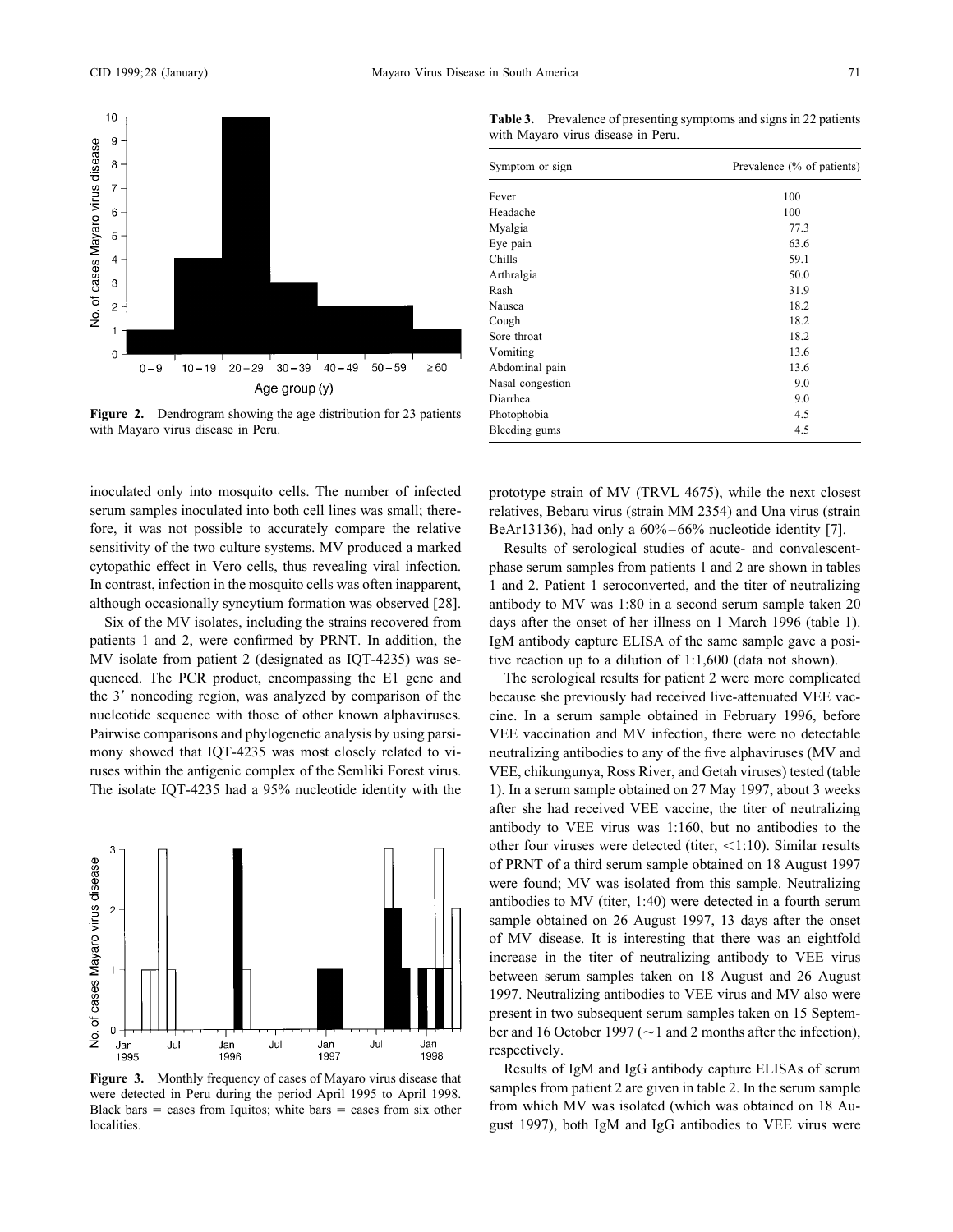present, but no antibodies to MV were detected. However, in 2. Karabatsos N. Antigenic relationships of group A arboviruses by plaque<br>the sample obtained on 26 August 1997 and subsequent samples reduction neutralization te the sample obtained on 26 August 1997 and subsequent sam-<br>ples, both IgM and IgG antibodies to MV were present. As<br>PRNT revealed, titers of IgG antibody to VEE virus also in-<br> $\frac{1982;33:31-40}{4}$ . PRNT revealed, titers of IgG antibody to VEE virus also in-<br>creased following MV infection. cal Barmah Forest virus infection in Queensland. Med J Aust 1990;

The increase in the titer of IgG antibody to VEE virus,<br>served in case 2 following MV infection (tables 1 and 2) is 5. Espmark A, Niklasson B. Okelbo disease in Sweden: epidemiological, observed in case 2 following MV infection (tables 1 and 2), is<br>interesting, but this phenomenom (original antigenic sin) has<br>been described for alphaviruses before [29–31]. Earlier experi-<br>6. Anderson CR, Downs WG, Wattley ments with animals [32, 33] suggested that infection with one virus: a new human disease agent. II. Isolation from blood of patients alphavirus might protect against or attenuate a subsequent het- in Trinidad, B.W.I. Am J Trop Med Hyg **1957**;6:1012–6. erologous alphavirus infection. However, in the case of patient 7. Karabatsos N, ed. International catalogue of arboviruses including certain 2. numerican erologous incurrent at the extreme of MTF reportion. 2, previous immunization with live-attenuated VEE vaccine<br>and the presence of heterologous (VEE virus-specific) neu-<br>8. Metselaar D. Isolation of arboviruses of group A and group C in Suriname. tralizing antibodies did not appear to alter her subsequent MV Trop Geogr Med 1966;18:137-42. infection. 9. Talarmin A, Chandler LJ, Kazanji M, et al. Mayaro virus fever in French

disease in tropical South America, it is worth considering the<br>possibility of urbanization of the disease. The available ecologi-<br>cal data indicate that MV is maintained in a continuous sylvan<br>cycle involving wild vertebra gus; therefore, it is presumed that they are the principal vectors<br>
[1, 7, 14]. However, experimental studies [34] indicate that<br>
MV can also infect and be transmitted by *Aedes aegypti*.<br>
MV can also infect and be transmi

As noted before [27], this highly anthropophilic urban mos- 674–81. quito has now reinfested most communities in tropical 13. Schaeffer M, Gajdusek DC, Lema AB, Eichenwald H. Epidemic jungle<br>A morica Humana infocted with MV dovelop detectable vira fevers among Okinawan colonists in the Bol America. Humans infected with MV develop detectable vire-<br>mia of 3 to 5 days' duration [12]. Acute-phase serum samples<br>from two of our patients with MV disease were titrated in<br>from two of our patients with MV disease were C6/36 cells, and IFAT revealed that the median infective dose ies. Am J Trop Med Hyg **1981**;30:689–98. was about  $10^{5.0}$  tissue culture/mL (data not shown). Compara-<br>15. Arnell JH. Mosquito studies (Diptera, Culicidae). XXXII. A revision of the genus *Haemogogus*. Contributions of the American Entomological ble levels of viremia were also observed in nonhuman primates the genus *Haemogogus*. Contributions of the American Entomological unit also provide the am with experimental MV infections [14, 32]. Titers of this magni-<br>tude should be adequate to infect susceptible mosquitoes. One<br>oropouche virus transmission in the Amazon river basin of Peru. Am of the distinguishing features among the alphaviruses is their J Trop Med Hyg **1997**;56:148–52. ability to infect a wide range of mosquito species [1, 35]; 17. Watts DM, Lavera W, Callahan J, et al. Venezuelan equine encephalitis therefore, it is conceivable that MV could infect *A. aegypti* and and Oropouche virus infections among Peruvian army troops in the Amazon region of Peru. Am J Trop Med Hyg **<sup>1997</sup>**;56:661–7. cause urban MV disease.

Aguilar, Rosa de Burga, Loila Reategue, and Hilda Guzman for 830–6.<br>
their help in collecting and testing the serum samples: they are 20. Schlesinger JJ, Brandriss MW, Monath TP. Monoclonal antibodies distin-20. Schlesinger JJ, Brandriss MW, Monath TP. Monoclonal antibodies distin-<br>20. Schlesinger JJ, Brandriss MW, Monath TP. Monoclonal antibodies distin-<br>20. Schlesinger JJ, Brandriss MW, Monath TP. Monoclonal antibodies disti also indebted to Joseph Mangiafico (U.S. Army Medical Research<br>
Institute of Infectious Diseases, Frederick, MD) for providing the<br>
post–VEE vaccination serum and PRNT results for MV disease<br>
in patient 2.<br>
and prevalence

1. Pinheiro FP, LeDuc JW. Mayaro virus disease. In: Monath TP, ed. The viruses. Virology **1996**;218:343–51. arboviruses: epidemiology and ecology, Vol. 3. Boca Raton, Florida: 23. Devereux J, Haeberli P, Smithies O. A comprehensive set of sequence

- 
- 
- cal Barmah Forest virus infection in Queensland. Med J Aust 1990;
- 
- 
- 
- 
- In view of the current rural and endemic nature of MV Guiana: isolation, identification and seroprevalence. Am J Trop Med<br>
Hyg 1998:59:452–6.
	-
- 11. Causey OR, Maroja OM. Mayaro virus: a new human disease agent. III. and mosquitoes [1]. To date, most of the arthropod isolations Investigation of an epidemic of acute febrile illness on the River Guana of the virus have been from mosquitoes of the genus *Haemago*-<br>
I Trop Med Hyg 1957;6:1017-23.
	- Clinical and virological findings. Am J Trop Med Hyg 1981;30:
	-
	-
	-
	-
	-
	- 18. Tesh RB. A method for the isolation of dengue viruses, using mosquito cell cultures. Am J Trop Med Hyg **1979**;28:1053–9.
- 19. Henchal EA, Gentry MK, McCown JM, Brandt WE. Dengue virus specific<br>and flavivirus group determinants identified with monoclonal antibodies The authors thank Karla Block, Carolina Guevara, Patricia by indirect immunofluorescence. Am J Trop Med Hyg **1982**;31:
	-
- human populations in Southeast Asia and the Pacific Islands. Am J Trop Med Hyg 1975;24:664–75.<br>
Med Hyg 1975;24:664–75.<br>
22. Cilnis M, Kang W, Weaver SC. Genetic conservation of Highlands J
	-
	- CRC Press, **1998**:137–50. analysis programs for the VAX. Nucleic Acids Res **1984**;12:387–95.